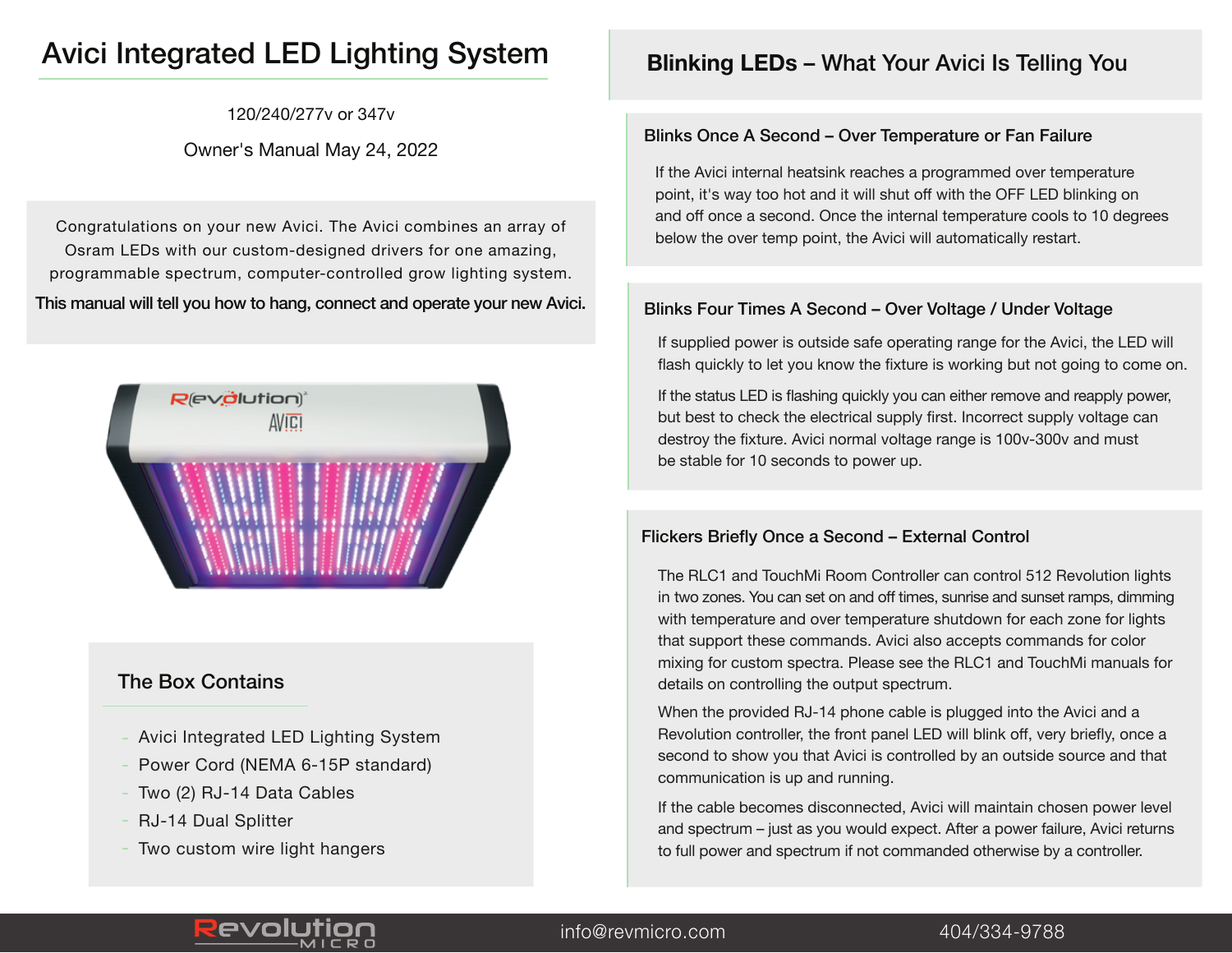## **Power Cables Fans**

Avici LED lights have a wide-input power supply of 120/240/277 volts, and can be ordered with various power cords as noted below. The Avici 347v version is direct-wire, with a 3 meter pigtail cable attached.

| <b>AVICI1150W-US120</b><br>Plug: NEMA5-15P | USA, Canada                                                                                                         |  |
|--------------------------------------------|---------------------------------------------------------------------------------------------------------------------|--|
| AVIC1150W-US240<br>Plug: NEMA6-15P         | USA, Canada                                                                                                         |  |
| AVICI1150W-AUS                             | Australia, New Zealand,<br>China, Argentina                                                                         |  |
| AVICI1150W-UK                              | UK, Ireland, Singapore                                                                                              |  |
| AVICI1150W-EURO                            | Europe (except UK)                                                                                                  |  |
| AVIC11150W-277<br>Plug: NEMA L7-15P        | USA, Canada, Europe<br>These are available by<br>special order for projects<br>that require a locking<br>connector. |  |

Revo

Avici has four (4) fans to keep the LED chips cool. While rated to run at 85C, the Osram chips in the Avici only run about 55C for long life. At full power, the fans run all the time. At reduced power, fan speed with be reduced proportionately.

Fans come on briefly at power up just to let you know they're working, and stay running 30s after the lights turn off.

In the event of an over-temperature condition, Avici will power down if the heatsink exceeds 60C to protect the LEDs. Once temperature drops to 50C, Avici will recover and re-light.

### Data Cables and Connections

These are the data cables we supply. If you get longer or different ones, make sure they are wired like this.



Look at the cable ends in the pic to the right and you'll see the wires are the same by color, pin 1 to 1, pin 2 to 2, etc. on each connector.

RevMicro has the right cables of all sizes should you need them, or http://digikey.com is a good source in the USA.

We have tested and recommend these cables: Digikey Part Number A2662R-07-ND, 7' long. Digikey Part Number A2662R-25-ND, 25' long.



### info@revmicro.com info@revmicro.com 404/334-9788 404/334-9788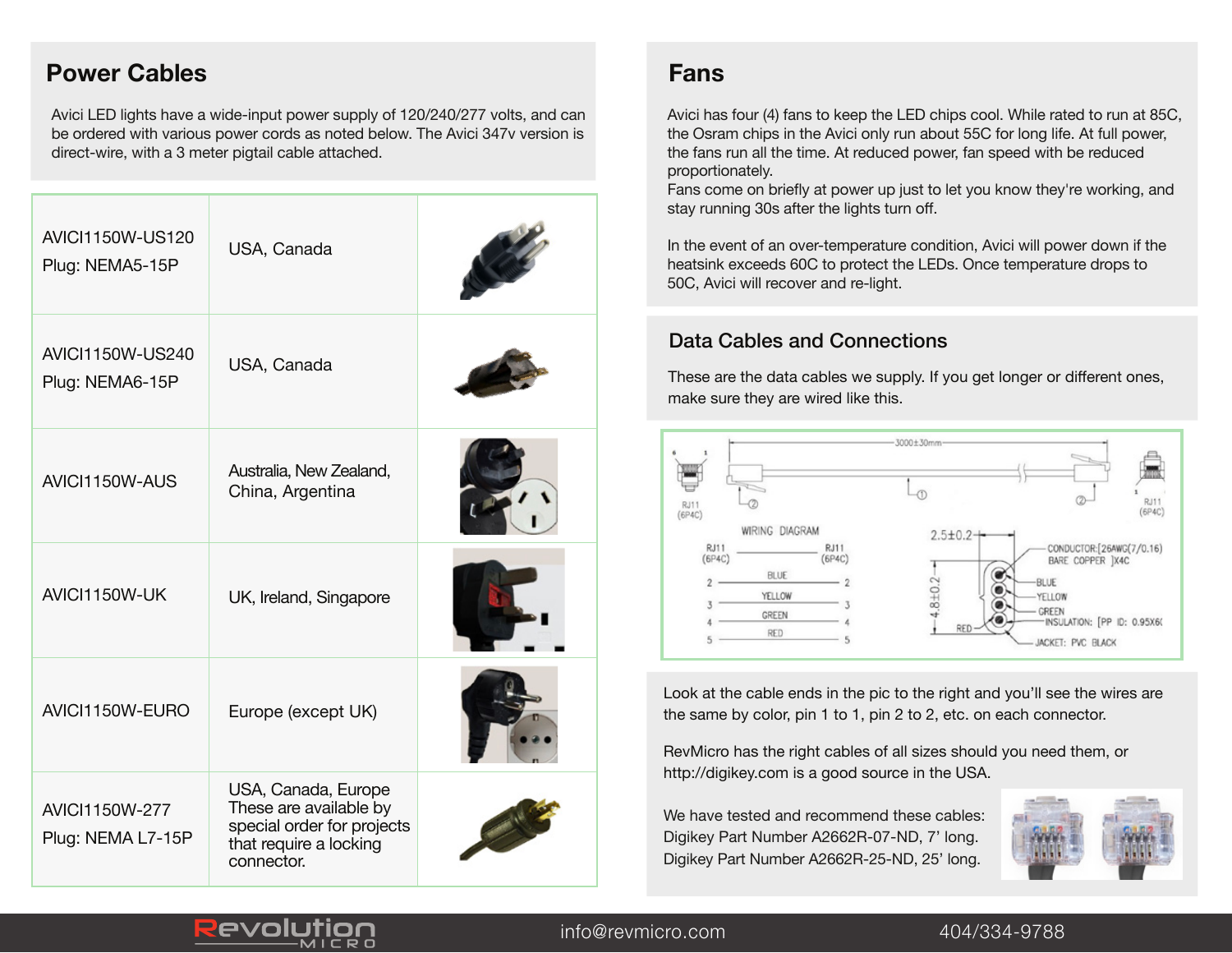# **Specifications**

|  |  |  | <b>FCC Compliance Statement</b> |  |
|--|--|--|---------------------------------|--|
|--|--|--|---------------------------------|--|

| Spectrum                                                 | Programmable                                                        |  |  |
|----------------------------------------------------------|---------------------------------------------------------------------|--|--|
| <b>PPF</b>                                               | 2400 µMole/sec dimmable in 1% steps                                 |  |  |
| Max Wattage                                              | 1150 <sub>w</sub>                                                   |  |  |
| <b>Input Current</b>                                     | 9.6 A @ 120 volts, 4.8 A @ 240 volts, 4.17 A @ 277 volts            |  |  |
| Input Voltage                                            | 120/240/277 volts AC, 50/60 Hz or 347v 50/60 Hz                     |  |  |
| Input Power Plug                                         | NEMA 6-15P (240v) or NEMA 5 or NEMA L7P                             |  |  |
| <b>Power Factor</b>                                      | 0.99 @ 120 volts                                                    |  |  |
| <b>Light Source</b>                                      | Osram OSLON LED array                                               |  |  |
| Lifetime                                                 | > 150,000 hours                                                     |  |  |
| Ingress Rating                                           | <b>IP54</b>                                                         |  |  |
| >18"<br>RMH (Recommended Mounted Height Above Canopy)    |                                                                     |  |  |
| $5' \times 5'$<br>Footprint @RMH                         |                                                                     |  |  |
| <b>External Controller</b><br>Dimming / Spectrum Control |                                                                     |  |  |
| <b>Dimensions</b>                                        | 435mm x 528mm x 121.6mm $($ ~ 17" x 21" x 5") 15.0 kg $($ ~ 32 lbs) |  |  |
| <b>Shipping Dimensions</b><br>24" x 21" x 8", 36lbs      |                                                                     |  |  |

## Avici 1150W

The Avici Integrated LED Lighting System has been tested at FCC-certified laboratories in the United States and conforms to FCC's Part 15B Consumer standard for both conducted and radiated emissions.

Given that all electronic equipment emits some RF energy, please note that compliance with these standards does not mean a zero level of emission, only a very low level of emission.

### The FCC requires that we also state:

This product may cause interference to radio equipment and should not be installed near maritime safety communications equipment or other critical navigation or communication equipment operating between 0.45-30 MHz.

This device complies with Part 15 of the FCC Rules. Changes or modifications not expressly approved by Revolution Microelectronics could void the user's authority to operate the equipment.